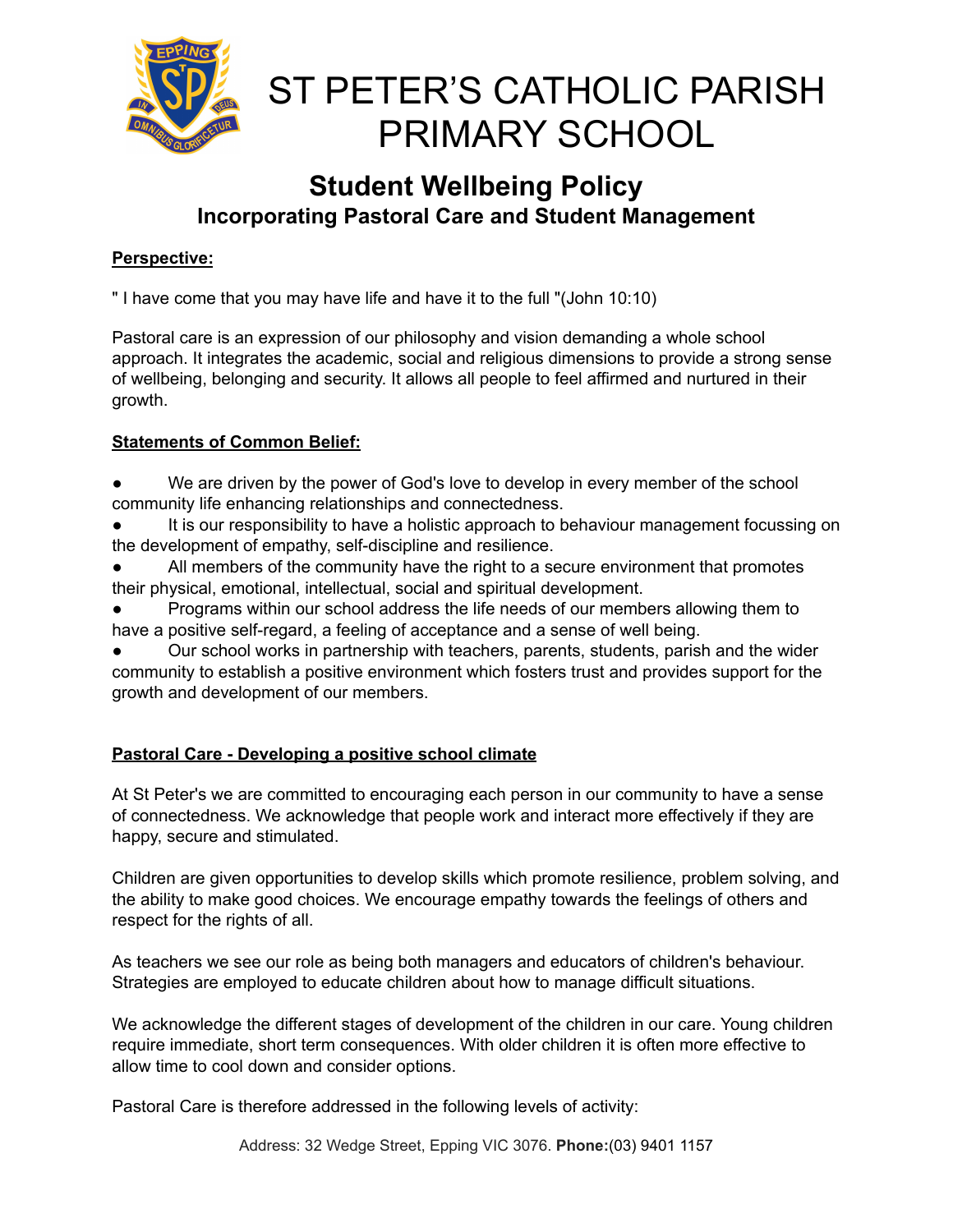

**Prevention** - promoting health and building belonging. **Early Intervention** - strengthening coping and reducing risk. **Intervention** - accessing support and providing treatment. **Recovery** - restoring positive relationships.

#### **Serious offences**

A serious offence is a behaviour which deliberately undermines the ethos of a catholic school. It is by nature a criminal offence and is described in detail in "Pastoral Care of Students in Catholic Schools", a publication by Catholic Education Commission of Victoria. Consequences for such actions are determined by the principal. Corporal Punishment is not permitted

#### **Bullying**

In creating a positive and supportive school climate bullying is not tolerated.

At St. Peter's we define bullying behaviour as being an intentional repeated action which hurts, threatens or frightens someone. It is an illegitimate use of power and can be either an individual or group action. It may be manifested in the following ways:

Verbal - humiliation put downs, name calling, threatening.

Physical - hitting, kicking, punching, throwing, stealing.

Social - rumours, embarrassment, ignoring and ostracising.

Psychological - dirty looks, body language, damaging property, mean jokes

If bullying occurs, teachers respond with appropriate early interventional / interventional consequences.

#### **Implementation**:

#### **Prevention:**

- welcoming transition process
- parent participation
- sun smart program
- sports and swimming program
- open and safe playground
- extra teacher supervision
- children's participation in school community life eg:senior leadership positions, choir, and camp.
- Recognition of positive behaviour eg. Stickers, points, stars, raffle tickets, awards,
- private and public acknowledgement, rewards, treats.
- Bounceback resilience program
- Positive Behaviour Support School wide expectations

**S**how respect

**T**hink positively

**A**ct responsibility

**R**emember to persist and Bounceback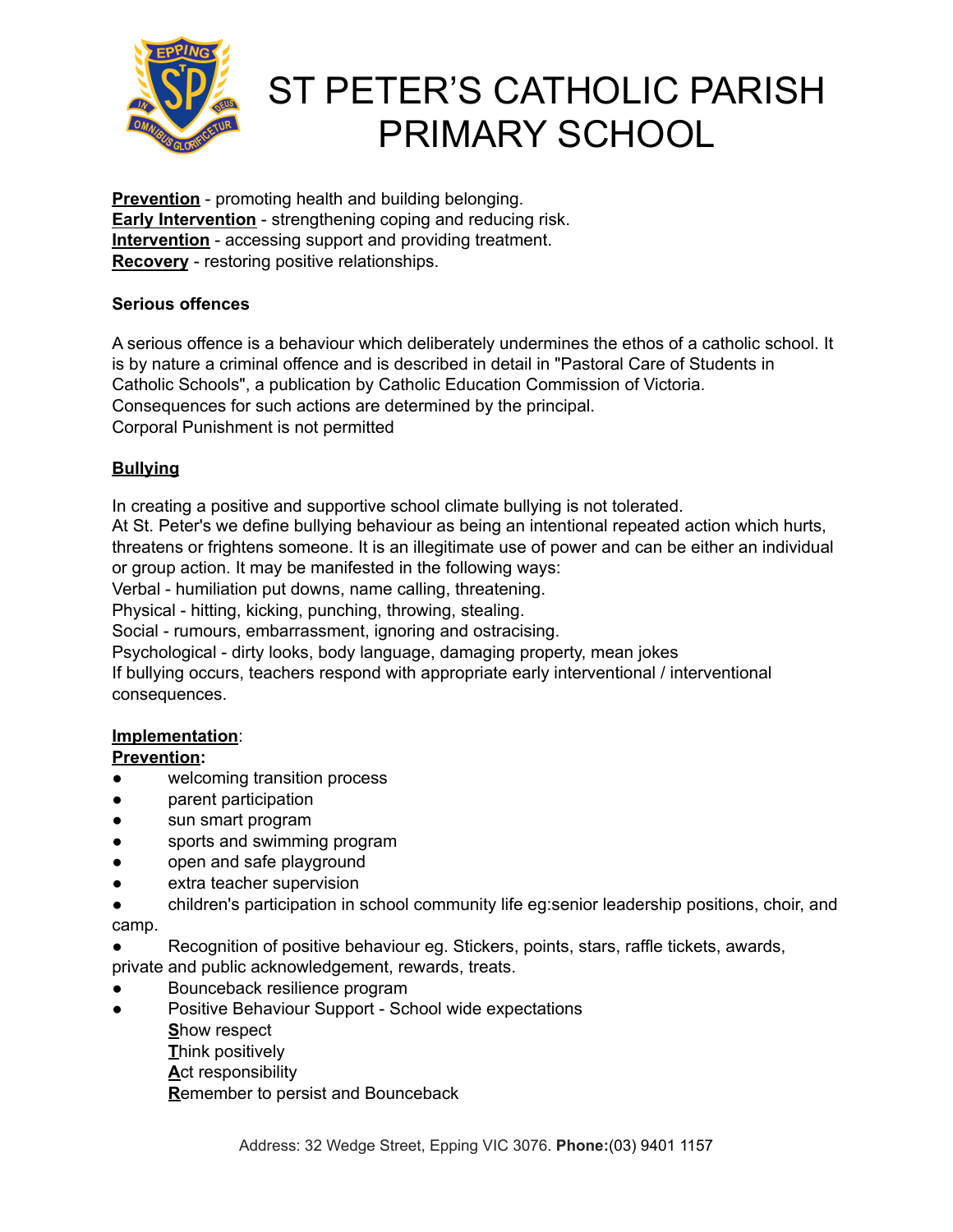

- Staff modelling respect and dignity
- Collaboratively developed policies.
- Teaching games
- Parenting programs
- Sporting equipment and adventure playground
- Reminders

#### **Early Intervention:**

- Open communication between parents, teachers and children
- Pre-assessments
- Personalised learning plans
- Program support group meetings
- Professional learning Teams Prep, Junior, Middle, Senior
- Reading Recovery
- Reminders and warnings
- Communication with parents
- Professional reading and inservices
- Teaching social skills

#### **Intervention:**

- Time release for teachers to address special needs
- Referrals to specialists eg. Speech therapists, psychologists, occupational therapists,
- CEO personnel, community agencies
- Mediation between concerned participants
- Meetings with parents
- Seasons program
- Behaviour management plans
- Behaviour contracts
- Safety plans
- Time out with teacher involved responsible for supervision
- Letters of apology, learning from behaviour forms
- Applying consequences in liaison with principal eg., misconduct forms, withdrawal from

yard, suspension, allocated play space,Student Welfare Group,

#### **Recovery:**

Monitoring of children with special needs Atmosphere of forgiveness Labelling behaviour rather than child New start philosophy Awards and private and public acknowledgement of effort and achievement.

#### **Restorative practices:**

The philosophy of Restorative Practices informs a positive and formative approach to student behaviour management. A commitment to Restorative Practices has as its aim the promotion of resilience in the one harmed and the one causing harm. Restorative measures help students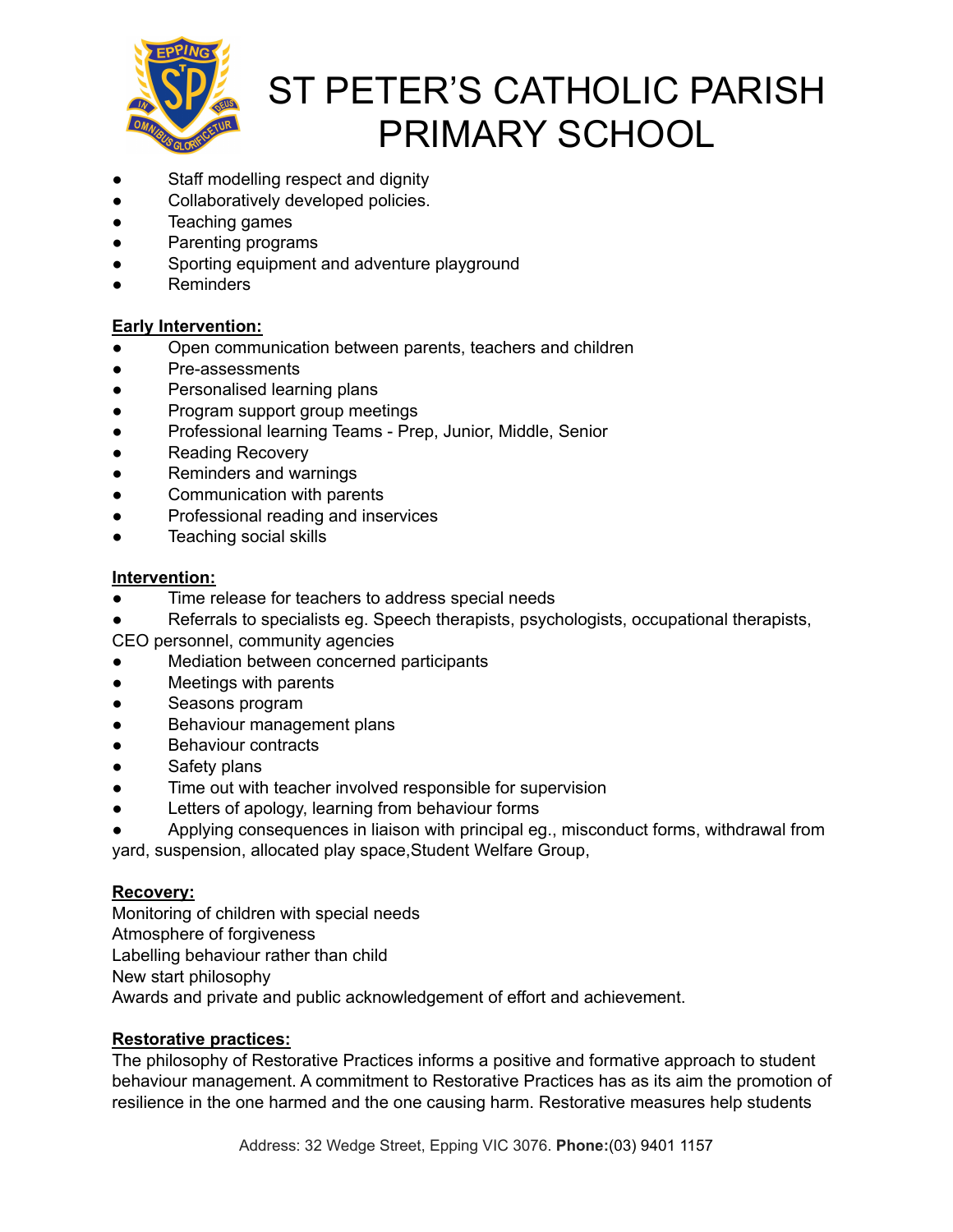

learn from their mistakes, grow in self discipline, take responsibility for their actions, recognise the impact of their actions on others, and reconcile and resolve conflict with others.

#### **Student Wrongful Behaviour of a Serious Nature:**

It is understood that student wrongful behaviour of a serious nature to be activity or behaviour of a student which:

- seriously undermines the ethos of the Catholic school; and/or
- consistently and deliberately fails to comply with any lawful order of a principal or teacher; and/or
- is offensive or dangerous to the physical or emotional health of any student or staff member; and/or
- consistently and deliberately interferes with the educational opportunities of other students.

Some wrongful behaviours of a serious nature are by definition criminal offences. These may include criminal damage of property, possession of a weapon, theft, assault, assault with weapons, use, possession or distribution of drugs, sexual assault. This list is indicative only and not all-inclusive. When a principal determines that a serious offence of a criminal nature has occurred, the welfare needs of the offending student(s) is paramount. The incident should be reported to the police at the earliest opportunity.

When it is judged by the school that a student has engaged in wrongful behaviour of a serious nature within the school community, it is recommended that a Behaviour Management Support Group be set up to:

- consider the behaviour of the student and the implications for the student and the school community
- consider the personal and social needs of the student, and how they may best be responded to
- determine what behaviour management action within the school's stated processes is most appropriate
- identify strategies to assist the student, following successful behaviour management, to re-establish his/her place satisfactorily in the school community
- ensure that decisions of the Behaviour Management Support Group are implemented
- access any relevant agencies to provide support.

In arriving at decisions, the Behaviour Management Support Group aims for consensus. Where this is not achievable, the principal (or principal's nominee) makes the decision, in accordance with school policies and directives. The decision of the Behaviour Management Support Group is recorded in writing and filed in the school records. Confidentiality should be honoured at all times.

In some instances, where the behaviour of a student is deemed to threaten immediate or ongoing harm, distress or danger to others, it may be necessary to withdraw or suspend the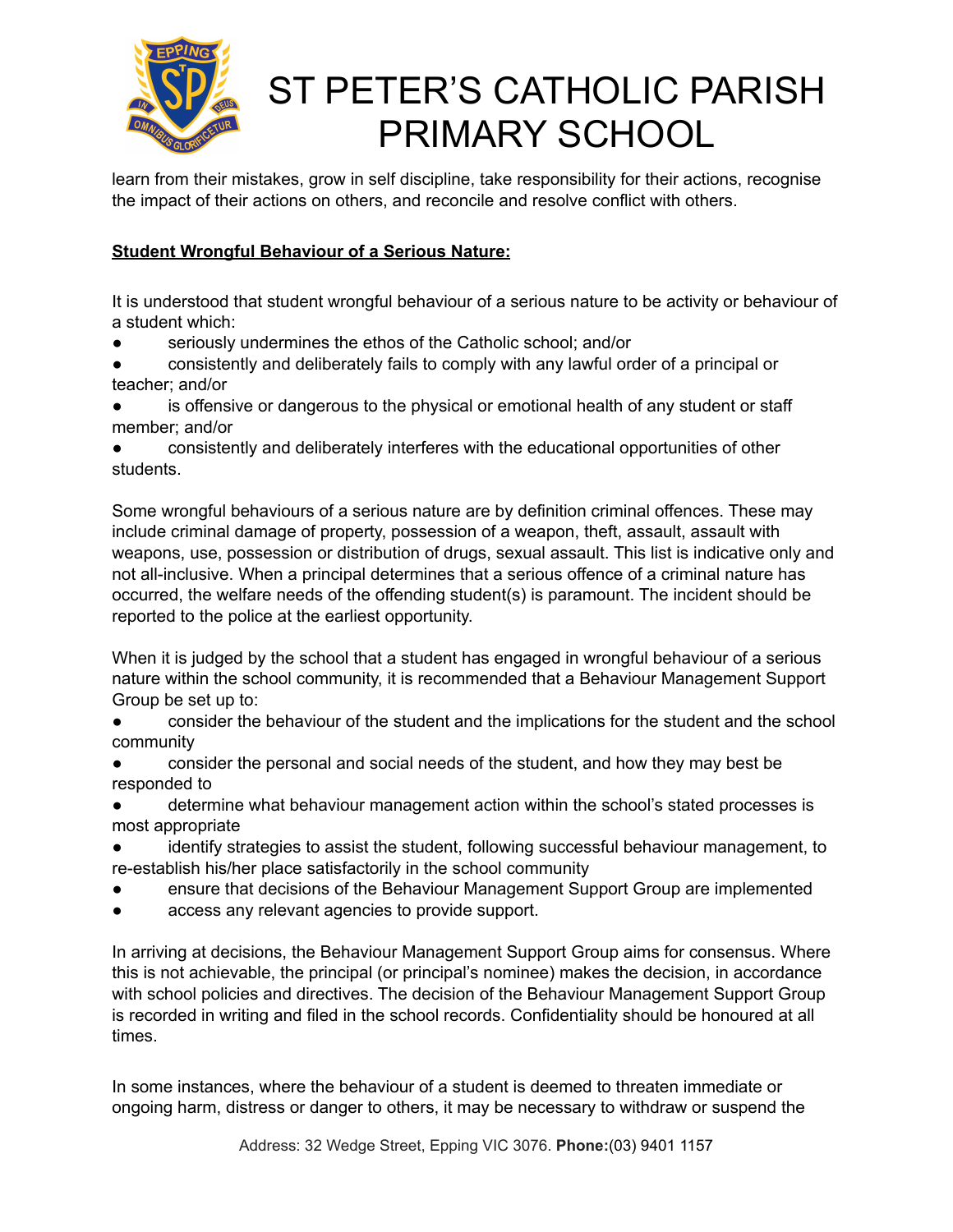

student temporarily from the student community, pending a meeting of the Behaviour Management Support Group. Responsibility for such a decision rests with the principal or the principal's nominee.

#### **In-school Withdrawal:**

Withdrawal from class and/or other school activities, if judged necessary as a behaviour management process, is best done in-school rather than out-of-school, as this maintains a student's connectedness and engagement with the school. It is recommended that school processes for the withdrawal of the student from some aspect(s) of the school program are structured positively to assist in the student's return to acceptable behaviours. An example is the provision of time, in an appropriate and supervised setting, for the student to reflect upon their behaviours and attitudes, the impact of these on themselves and others, reasons for preferring acceptable behaviours, and ways to find encouragement and assistance to achieve this goal. An allocated task in keeping with such a purpose is recommended.

#### **Out-of-school Suspension:**

If out-of-school suspension is judged appropriate by the school, it is recommended that it be for the shortest time necessary. At least one day prior to the day on which the suspension is to commence, the school ought notify the student's parent(s)/guardian(s), if possible by verbal communication initially and by confirmation in writing. The communication ought to include the reason for the suspension, the purpose of the suspension, and the date(s) on which the suspension will occur.

It is also recommended that the parent(s)/guardian(s) be offered the opportunity to participate in a meeting to consider these and other related matters, including:

- the legal and pastoral responsibilities of the parent(s)/guardian(s) during the time of suspension
- the school's responsibility for providing learning material during the time of suspension
- the process of settling back into the school environment, and how this is to be facilitated
- arrangements for monitoring the student's progress following his/her return to school.

If an initial verbal contact with the parent(s)/guardian(s) is not possible, it may be necessary to ask the student to take the written notice home to them as their first notification. This decision rests with the school authority, taking into account the age of the student, legal requirements, duty of care, and other relevant circumstances.

A student shall not be suspended for a total of more than nine school days in any one school year.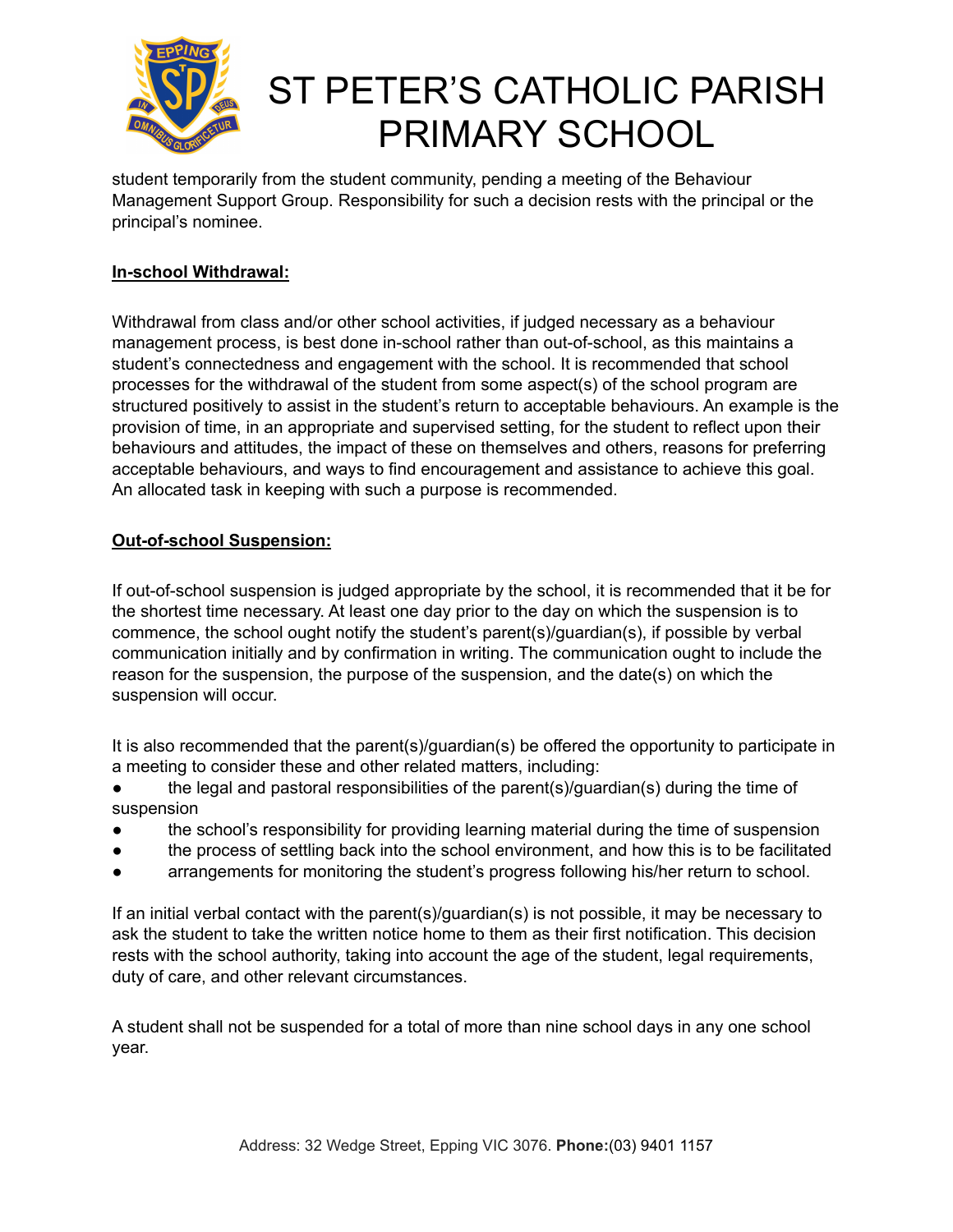

#### **Expulsion:**

Under the most serious and extreme of circumstances, when a student has repeatedly engaged in serious wrongful behaviour and all other appropriate behaviour management processes have proved unsuccessful and the serious behaviour persists, it may be judged that the only responsible action left is expulsion. This is to be avoided in Catholic schools wherever possible. Only the principal has the authority to expel a student, having sought the prior approval of the diocesan Executive Director of Catholic Education.

It is an expectation of the CEOM that expulsion of a student from a Catholic school in the Archdiocese of Melbourne will not occur except in the most serious of circumstances, and when the following conditions all apply:

the student has engaged in wrongful behaviour of a serious nature (see definition above),

the school's other processes for addressing such behaviours have been applied and not been successful,

the welfare and safety of others in the school community, or the need to maintain order and protect the rights of others, make it necessary that the student no longer be present in that school community.

Only the principal has the authority to expel a student. Prior to confirming an expulsion, the principal will:

explain clearly to the student and the student's parent(s)/guardian(s) the reason(s) for the intended expulsion, and provide them with an opportunity to speak on behalf of the student

in parish or regional schools, provide to the parish priest  $\ell$  canonical administrator as appropriate, formal written notification of the intended expulsion and the reasons for it and seek endorsement. In addition, provide to the Executive Director of Catholic Education formal written notification of the intended expulsion, and the reasons for it, and request that the Executive Director endorse the principal's decision

in Congregation-owned schools, follow the required endorsement processes of that body.

Should the decision to expel the student be confirmed, the principal must ensure that the expulsion is formally recorded in the school's files, and provide to the parent(s)/guardian(s) of the expelled student a formal Notice of Expulsion. When possible, this notice is to be issued before or on the day the expulsion is to commence, and if that is not possible then as soon after that as possible. This notice needs to include:

- The reason(s) for the expulsion
- The commencement date of the expulsion
- Details of the Review and/or Appeal processes available\*

\*Natural justice must apply, and consequently there ought be available in every school a formally authorised process by which parent(s)/guardian(s) of an expelled student, and in some circumstances the expelled student himself/herself, may have the expulsion decision reviewed and/or appealed.